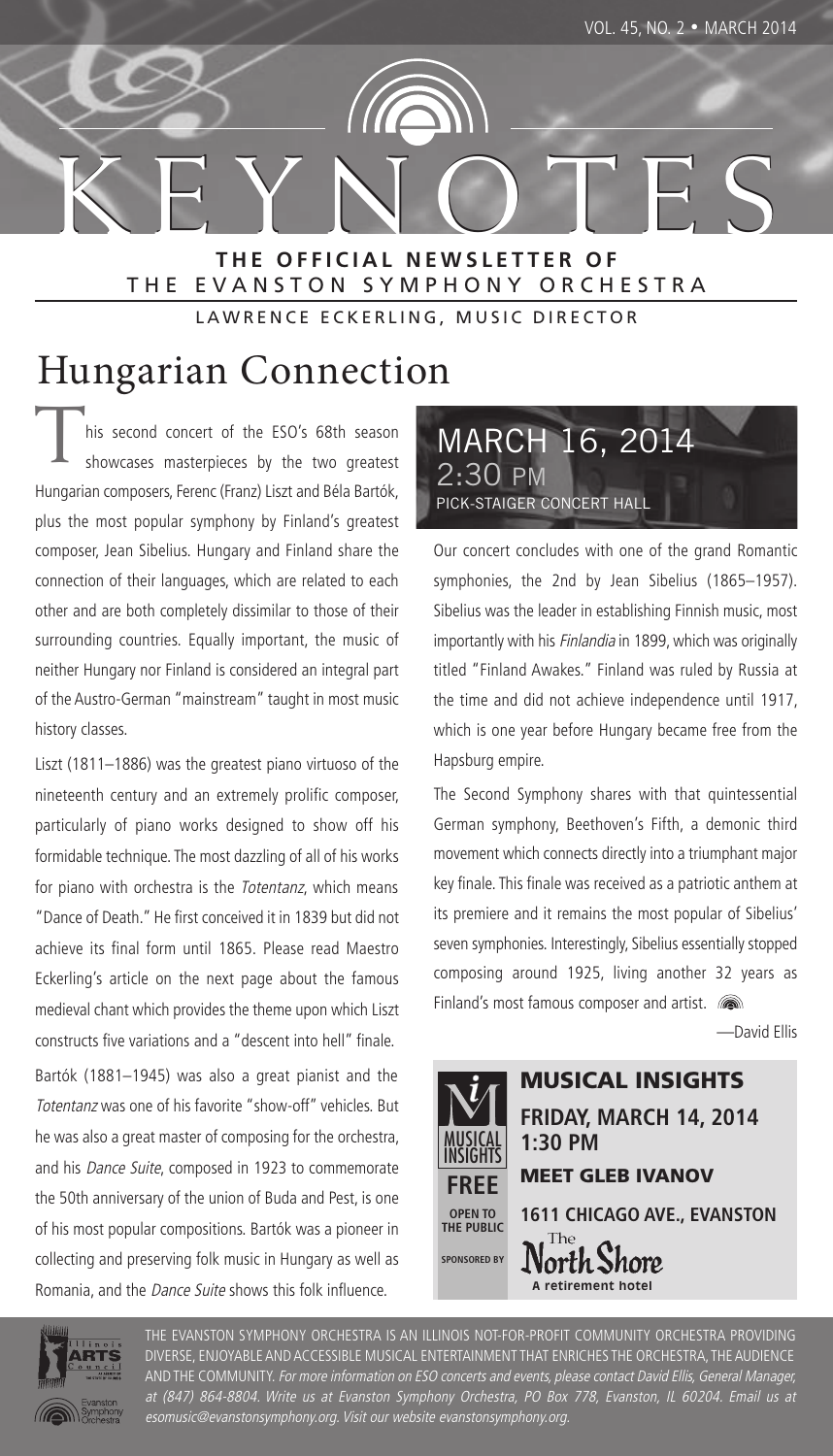# BEHIND THE SCENES



As a musician, one of the delights in learning music is hearing and identifying when a composer borrows from another composer or source, or borrows from him or herself. (A specific example is listening to the music of John Williams' score

to Star Wars, where he borrows music or style from seemingly every composer that I have ever studied!) We know that Bach borrowed music from himself, as did Handel, as did Mozart. The list goes on.

But there seems to be a universal fascination in musical history with one particular tune: the one known as the Dies Irae (Day of Wrath). Almost all Requiem Masses (including Verdi's great Requiem that we are performing this June) have a *Dies Irae*, and sometimes they are quite famous. But here I'm talking about the original Dies Irae, which is a Gregorian chant. View opening stanza below.

Hector Berlioz used this theme in his Symphonie Fantastique - in the last movement, "Dream of a Witches Sabbath." It's pretty terrifying music. Franz Liszt attended the premiere, gave it rave reviews, and declared it a "work of genius."

Clearly, this theme had a deep impact on Liszt, as his Totentanz for Piano and Orchestra, which we are playing in this upcoming March concert with guest soloist Gleb Ivanov, is a set of variations on the *Dies Irae* theme.

But those aren't the only composers who have used this theme! Rachmaninoff used it in at least seven of his orchestral works, most notably The Isle of the Dead and the Rhapsody on a Theme of Paganini. Gustav Holst used it in The Planets, Tchaikovsky in his Suite No. 3 and Mahler used it in two different movements of his "Resurrection" Symphony. And even Stephen Sondheim used it in Sweeney Todd!

I don't have an answer for why this theme seems to be the "code word (code tune)" of choice amongst composers any time something scary or serious is to be portrayed. But the tradition continues to be carried on by contemporary composers such as George Crumb (Black Angels), Michael Daugherty (Dead Elvis) and film composer Danny Elfman (The Nightmare Before Christmas).

Even if the musical example below doesn't help you to hear the *Dies Irae* in your head, rest assured that you'll know it by heart by the end of the Totentanz! (And you'll get to hear the *Dies Irae* again in next season's mystery Rachmaninoff work, which will be announced later this season). and

> —Lawrence Eckerling Music Director, Evanston Symphony Orchestra



THE OPENING STANZA OF DIES IRAE.

### **An Evanston Symphony Christmas was the best start to the holidays**



It started to snow on the day of our much loved holiday concert. But that didn't stop our 300 performers and 900 audience members from attending and enjoying this festive concert. The Evanston Dance Ensemble choreographed four dances from Rimsky-Korsakov's

opera The Snow Maiden. The Evanston Children's Choir joined the North Shore Choral Society for Folk Songs by Vaughan Williams depicting winter, as well as the Christmas at Home Medley arranged by Jim Stephenson. The orchestra played at its best in Tchaikovsky's Waltz of the Flowers and

Kallman's Holiday Hoe Down, and the North Shore Choral Society delighted all with Randol Bass's Feast of Carols. It is always a delight to have so many children at the concert, and they, in turn, are thrilled with Santa and his elves. What a way to welcome the holiday season.

See you next year!



EVANSTON DANCE ENSEMBLE DANCES TO TCHAIKOVSKY'S NUTCRACKER SUITE WITH THE EVANSTON SYMPHONY ORCHESTRA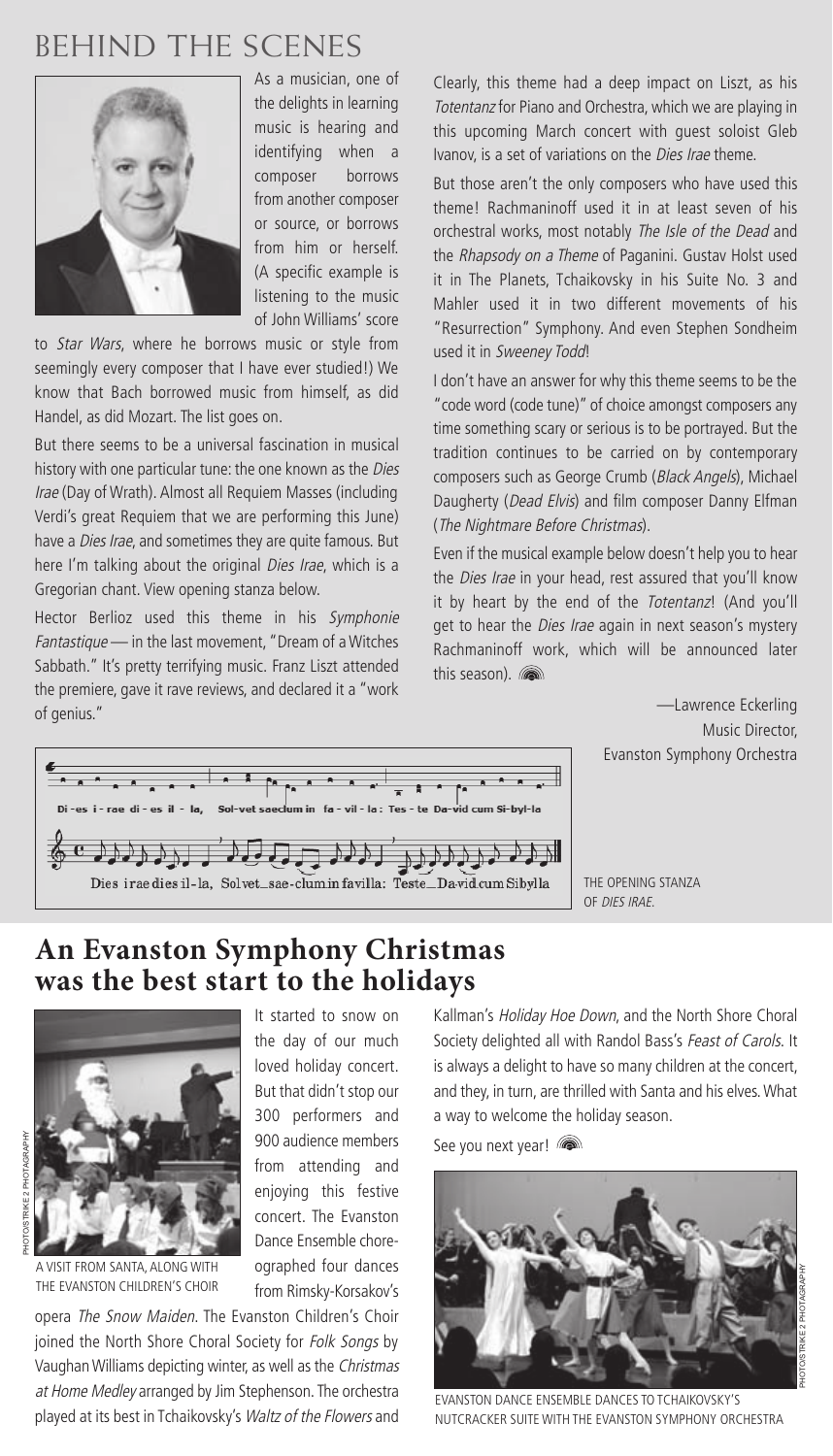### **Meet Gleb Ivanov**



You've heard the old joke: A tourist lost in the Big Apple asks a street musician, "How do I get to Carnegie Hall?" The answer: "Practice, man, practice!" Gleb Ivanov has done just that!

Gleb grew up in Moscow surrounded by music. His mother is

a harpist, as is an older sister. His father, a vocalist who is mainly an operetta soloist, has also taught piano accompaniment at the conservatory. Another sister, who is a pianist, and his older brother, a cellist, live in Switzerland.

When it came time for Gleb to study an instrument, his parents considered the violin for him. However, they were not pleased with the available teachers, so he "was told it would be piano." He started piano at age four and by age eight was accompanying his father's vocal recitals.

When he got to the conservatory, Gleb decided to learn an additional instrument for very practical reasons. Like all young Russian men, he was subject to the draft and figured that, were he ever drafted, he could always play in a military band. However, pianos aren't made for marching, so he studied clarinet and received a diploma in his "safety instrument." Fortunately for us all, the Russian military never came calling!

As a student Gleb participated in the music programs of Mstislav Rostropovich's foundation. "I didn't hear Rostropovich play during this period," Gleb says. "He was in his 80's, but he was still conducting. The main thing, however, was his presence." Gleb traveled with Rostropovich and other musicians to London and on a Volga boat cruise. His most memorable experience was as soloist for the third movement of the Prokofiev Piano Concerto No. 3 with the Nizhny Novgorod Philharmonic under Rostropovich's baton. There were very few opportunities for recitals in Russia so Gleb had not thought much about becoming a concert

 performer. That all changed in 2005, the year Gleb graduated from the Moscow Conservatory. Within a few months of coming to the United States, he had won First Prize in the 2005 Young Concert Artists International Auditions. He then made his New York debut in 2006 at Carnegie's Zankel Hall ("Practice, man, practice!") and his Washington debut at the Kennedy Center, both to critical acclaim. Numerous performances have since garnered more rave reviews.

Gleb calls himself "a bit old-fashioned" when it comes to other types of music — his favorite pop music is from the 1960's and 70's! He collects classical recordings, but on a very selective basis: He has chosen five or six pianists (including Gould, Horowitz and Cziffra) and several conductors (Toscanini, Furtwangler, et al.) and is trying to obtain every recording each pianist and conductor has ever made. Gleb and his wife, a sound engineer and Russian teacher, live near Binghamton, NY, where Gleb directs the choir at the orthodox church and likes to build computers in his spare time. He also performs with the Metropolitan Classical Ballet in Fort Worth, where a friend is a choreographer. The friend has choreographed several notable piano works such as Rachmaninoff's Rhapsody on a Theme of Paganini for the ballet, and Gleb has been piano soloist for the ballet's performances, an experience he describes as "incredible."

After his performance at the Kennedy Center, The Washington Times raved "Eerily like the ghost of Horowitz, Mr. Ivanov engulfed the keyboard, rattling the rafters and thrilling the audience. His talent is larger than life." And, of a performance in Lincoln Center's Alice Tully Hall, The New York Times said "Gleb Ivanov is a cut above the usual: a young super-virtuoso, with musical sensitivity and an appreciation of style to go with the thunder and lightning." We welcome this extraordinarily talented pianist to our stage and look forward to more rafter-rattling and thunder and lightning in his interpretation of Liszt's Totentanz.

—Kelly Brest van Kempen

PHOTO/STRIKE 2 PHOTAGRAPHY

## **Season Opening Concert Celebrates "Evanston 150"**

The ESO joined with the City of Evanston to celebrate Evanston's 150th birthday at its first concert of the season. Programming highlighted the ESO's Evanston connection

by featuring Evanston trained pianists Kyle and Ryan Jannak-Huang, who performed Saint-Saëns' Carnival of the Animals. Toni Montgomery, Dean of the School of Music at Northwestern, narrated the accompanying Ogden Nash poems. Pick-Staiger Concert Hall was filled almost to capacity, and the ESO was pleased that close to 100 students and children attended this family friendly concert. Making history, the ESO welcomed Evanston Mayor Liz Tisdahl and Northwestern University President Morton Schapiro, who addressed the

audience together, noting the rich traditions of the City and the University as well as the importance of the ESO to the cultural life of the community.



PICTURED DURING INTERMISSION ARE (L TO R): MORTON SCHAPIRO, TONI-MARIE MONTGOMERY, KYLE AND RYAN JANNAK-HUANG, LORRAINE MORTON, AND LIZ TISDAHL

### **Important Subscriber Feedback on Our Concerts**

Periodically, the ESO receives feedback from our patrons concerning the concert experience. We've collected several recent requests to share with you.

### **LENGTH IN MINUTES OF THE MUSIC TO BE PLAYED**

We will begin including this information with the May/June program book. Here are approximate timings of the music for the March 16 concert:

| 16 minutes<br>Liszt<br>Totentanz<br>Sibelius Symphony 2 11 minutes (first movement)<br>14 minutes (second movement)<br>played without a pause) | Bartók <i>Dance Suite</i> 17 minutes |                                        |  |  |
|------------------------------------------------------------------------------------------------------------------------------------------------|--------------------------------------|----------------------------------------|--|--|
|                                                                                                                                                |                                      |                                        |  |  |
|                                                                                                                                                |                                      |                                        |  |  |
|                                                                                                                                                |                                      |                                        |  |  |
|                                                                                                                                                |                                      | 22 minutes (third and fourth movements |  |  |

#### **LEAVING ONE'S SEAT WHILE THE MUSIC IS BEING PERFORMED**

As a courtesy to the musicians and to avoid disrupting other patrons, please avoid, to the extent possible, leaving your seat while the music is being played. The performance times of the pieces (above) are included to help you know how long you may have to wait before the music is completed.

On a related issue, Pick-Staiger Hall has a house policy to not allow admission while music is being played. Although this policy has not always been followed by some of their student ushers, it will be enforced more closely going forward.

#### **HEAVY PERFUMES/SCENTS**

Some patrons have allergies or respiratory problems which can be exacerbated by exposure to heavy perfumes or scents. Please keep their needs in mind.

#### **CELL PHONES**

Everyone seems to know about this potential problem, so please continue to keep cell phones, pagers, and tablets turned off during the concerts.

We want to make our concert experience enjoyable for all. If you have an issue not addressed here, please bring it to our attention by writing us at P.O. Box 778, Evanston, IL 60204 or esomusic@evanstonsymphony.org. Thank you for your help! —David Ellis, General Manager

### **The ESO brings high quality music education to pre-schoolers**

Every year, there is new evidence that music training enhances both intelligence and the ability to learn in young minds. So every year, the Evanston Symphony Orchestra is delighted to bring a proven music education program, Music in Your World, to preschoolers in Evanston. This year we are reaching about 400 impressionable young children at Head Start, Pre-K for All, and Pre-K at Risk.

Led by music educator Charles Taylor, we introduce music, dance, music concepts and musical instruments to under-served three to five year olds, who actively participate in these classes. Music in Your World is made possible by grants from the Woman's Club of Evanston, North End Mothers Association and the Kiwanis Club of Evanston. We encourage families to attend all our concerts so we provide special program booklets for children, titled KidNotes, at every concert at Pick-Staiger Hall. These booklets introduce the music and explain some important musical concepts while entertaining the kids with pencil and paper games as well. (And these booklets are so good that sometimes adults have been known to ask for their own copy at our concerts!) Maestro Eckerling sums up the importance of these programs this way: 'Our children need to learn how to feel things deeply, how to give and how to love. No other discipline can teach this like music can, and with a lifelong impact.' ( $\blacksquare$ )